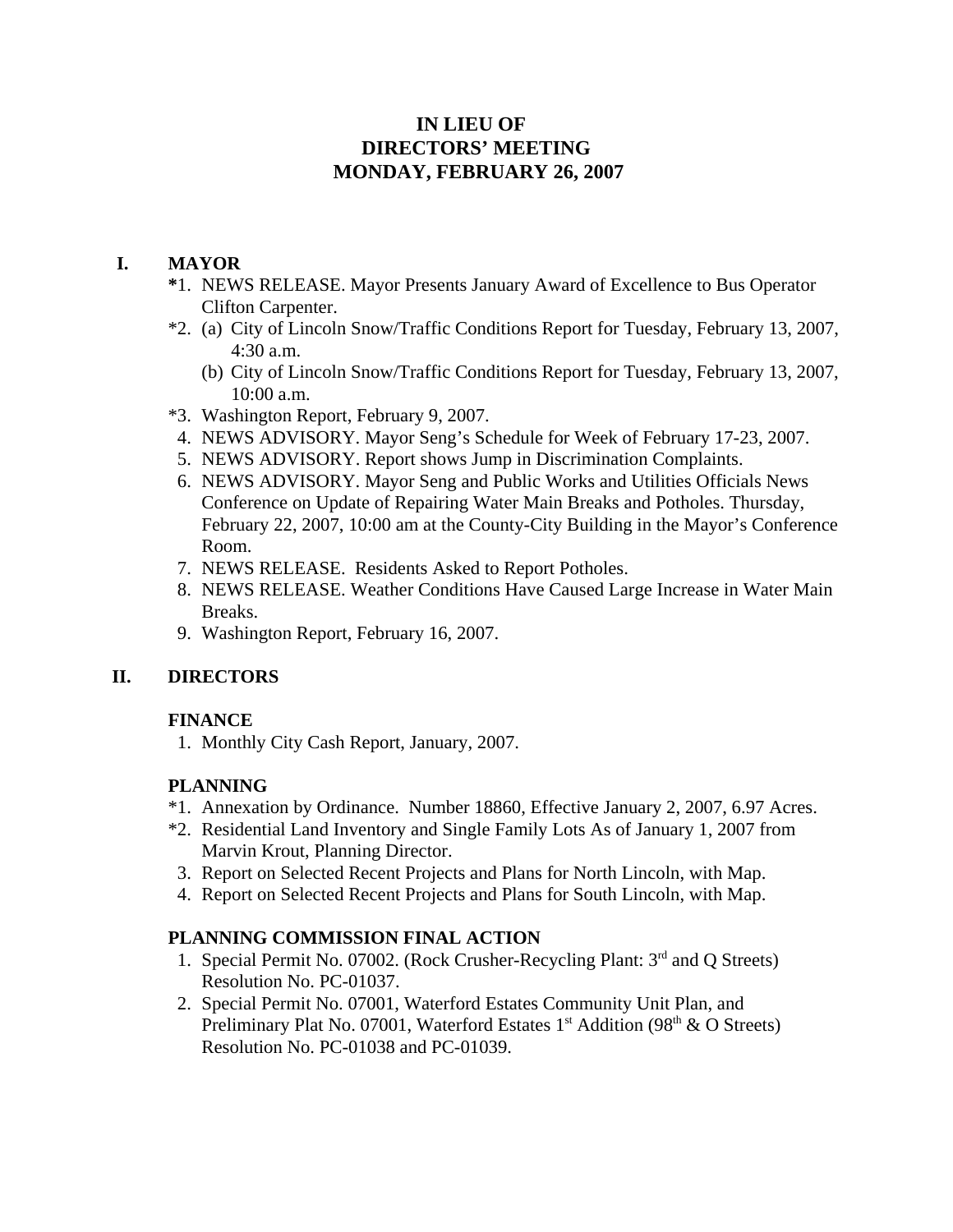#### **PUBLIC WORKS AND UTILITIES**

- \*1. Memo from Steve Masters regarding Discharge of Sump Pump/Foundation Drains.
- \*2. Memo from David Cary, Transportation Planner regarding 14<sup>th</sup> Street Bike Lane.
- 3. Thanks and Appreciation Memo from Karl Fredrickson, Public Works/Utilities Director, to Margaret Blatchford, Law Department, for Dedication, Time, and Expertise on City Projects.
- 4. ADVISORY. 11<sup>th</sup> and "O" Pedestrian Signal Modifications.
- 5. ADVISORY. Special Public Meeting of the Railroad Transportation Safety District on Tuesday, February 20, 2007.
- 6. Memo from Steven Masters to Patte Newman Regarding Water District on North 63rd Street.

# **III. CITY CLERK**

# **IV. COUNCIL REQUESTS/CORRESPONDENCE**

### **ROBIN ESCHLIMAN**

\*1. Request to Karl Fredrickson, Public Works & Utilities Director - RE: Retirement Buyout Information (Eschliman RFI#6 - 02/01/07)

### **ANNETTE McROY/PATTE NEWMAN**

- <sup>\*</sup>1. Request to Scott Holmes & Bruce Dart, Health Department /Dale Stertz & Mike Merwick, Building & Safety Department/Tonya Skinner & Dana Roper, City Law Department - RE: Bar owners, outdoor smoking areas (McRoyRFI#175 & NewmanRFI#41 - 12/18/06). — **1.) SEE RESPONSE FROM SCOTT HOLMES, HEALTH DEPARTMENT RECEIVED ON McRoyRFI#175 & NewmanRFI#41 - 01/11/07.**
- \*2. Request to Darl Naumann, Mayor's Office/Karl Fredrickson, Public Works & Utilities Director/Nicole Fleck-Tooze, Public Works-Watershed Management - RE:  $50<sup>th</sup> Street corridor costs (NewmanRFI#42 & McRoyRFI#177 - 01/10/07)$

# **PATTE NEWMAN**

 1. Copy of Letter to Gary Hendrix from Street Maintenance Operations Regarding Concerns on Sidewalks, Driveways, Curb, and Gutter Street Repairs.

# **V. MISCELLANEOUS**

- \*1. Email from Shannon McGovern giving Web Address of IHRA Motorsports.
- \*2. Email from Shannon McGovern giving the Official Website of the National Muscle Car Association.
- \*3. Email from Randy Haas giving Support for Amendment to West "O" Redevelopment Plan.
- \*4. Email from Joel Ludwig listing questions and comments for the City Council, County Board, and Lincoln Chamber of Commerce.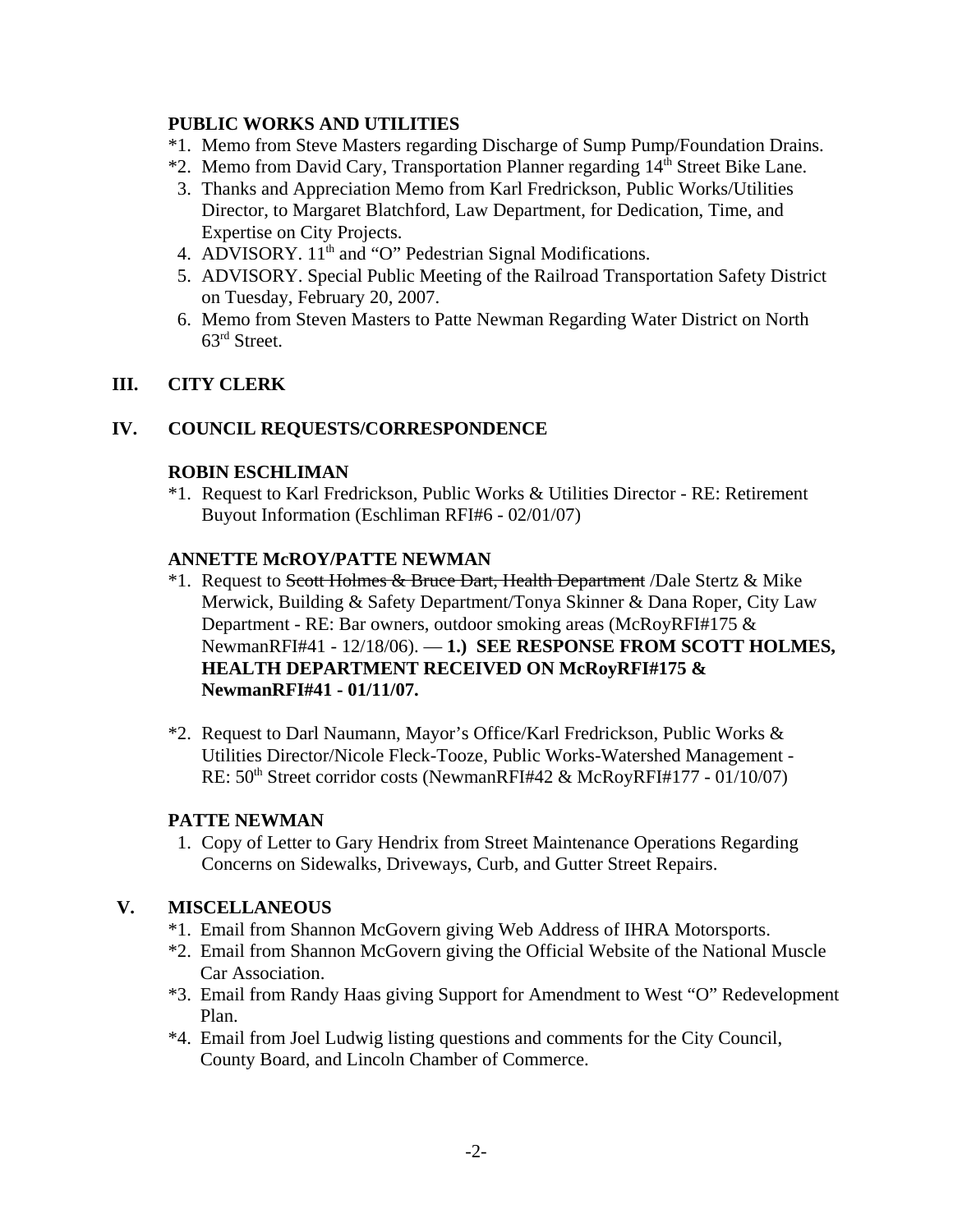- \*5. Letter from Darrell K. Stock, Snyder & Stock, regarding 727 Partners and 725/727 "O" Street/Harris Overpass Project.
- \*6. Letter from Robert A. Miles with suggestions for projects within Lincoln.
- \*7. Letter from H. Eugene Cook re: Problem with having cancelled checks returned when payments made to Lincoln Electric System and the Lincoln Water and Wastewater System. (Distributed to Council Members on 02/14/07)
- \*8. Email from Joyce Fisher questioning the Aquila seven dollar surcharge, possibly not legal and unethical.
- \*9. Letter to Police Chief Casady from The New Americans Task Force on work done by liaison with new Americans. (Delivered to Council Members on February 15, 2007)

#### **MISCELLANEOUS RECEIVED WEEK OF 02/19/07**

- 1. Email to Nancy Hicks, Lincoln Journal-Star from Fred marks with Opinions on Drinking by Representatives.
- 2. Email from Jodi Johnson stating Aquila Rate Increase Ridiculous and Unrealistic.
- 3. Email from Joel Ludwig, Current Responsible Service versus Political Ambition of County Commissioners.
- 4. Email from Shannon McGovern Regarding the Journal Star on Drag Racing Track.
- 5. Email from Shannon McGovern Regarding Motorsports Demand.
- 6. Letter and Copy of Violation Ticket Regarding Amount of Parking Fine.
- 7. Letter from the Lower Platte South Natural Resources District : Maps and Amendment to City Zoning Ordinance Regarding Salt Creek Flood Storage Areas. (Distributed to Council Members on 07/21/07)
- 8. Email from Velana Tegley. Thanks for Looking into Time Warner Cable, Trying to Make them Responsible.
- 9. Email from Mary Kenny. Time Warner Navigator Trouble.
- 10. Email from Kent Plummer. Strong Support for Proposed Evaluation of Time Warner Cable's Software and Digital Video Recorder. Very Dissatisfied.
- 11. Email from Cortney Neemann. Almost to point of canceling service with Time Warner.
- 12. Email from Joyce and Eldon Jameson. Keep Looking into the Service of Time Warner.
- 13. Email from Gerald and Peggy Gulland. Overall Performance of Time Warner Navigator Poor, Inferior to the Old System.
- 14. Letter from Jerry R. Irwin to John McQuinn, City Prosecutor, Requesting Verification of Lincoln Smoking Regulation Act Provision of which His Business is in Violation. (Delivered to Council Members on 02/22/07)
- 15. Email from Carrie Petr. Thank You for Investigating Problems with Time Warner Cable's Service Changes.
- 16. Email from Ryan Kearney. New Program Problems Time Warner Implemented Not Acceptable.
- 17. Email from Matt Turman. Time Warner Acted in Their Own Best Interest With Upgrade at Expense of Customers.
- 18. Email from Shawn Salrin. Unacceptable for Time Warner to have a Monopoly on Cable Television Service for Lincoln.
- 19. Email from Ryon Adams. Appreciate Jonathan Cook Standing up and Questioning Time Warner for Service and the Monopoly in Lincoln.